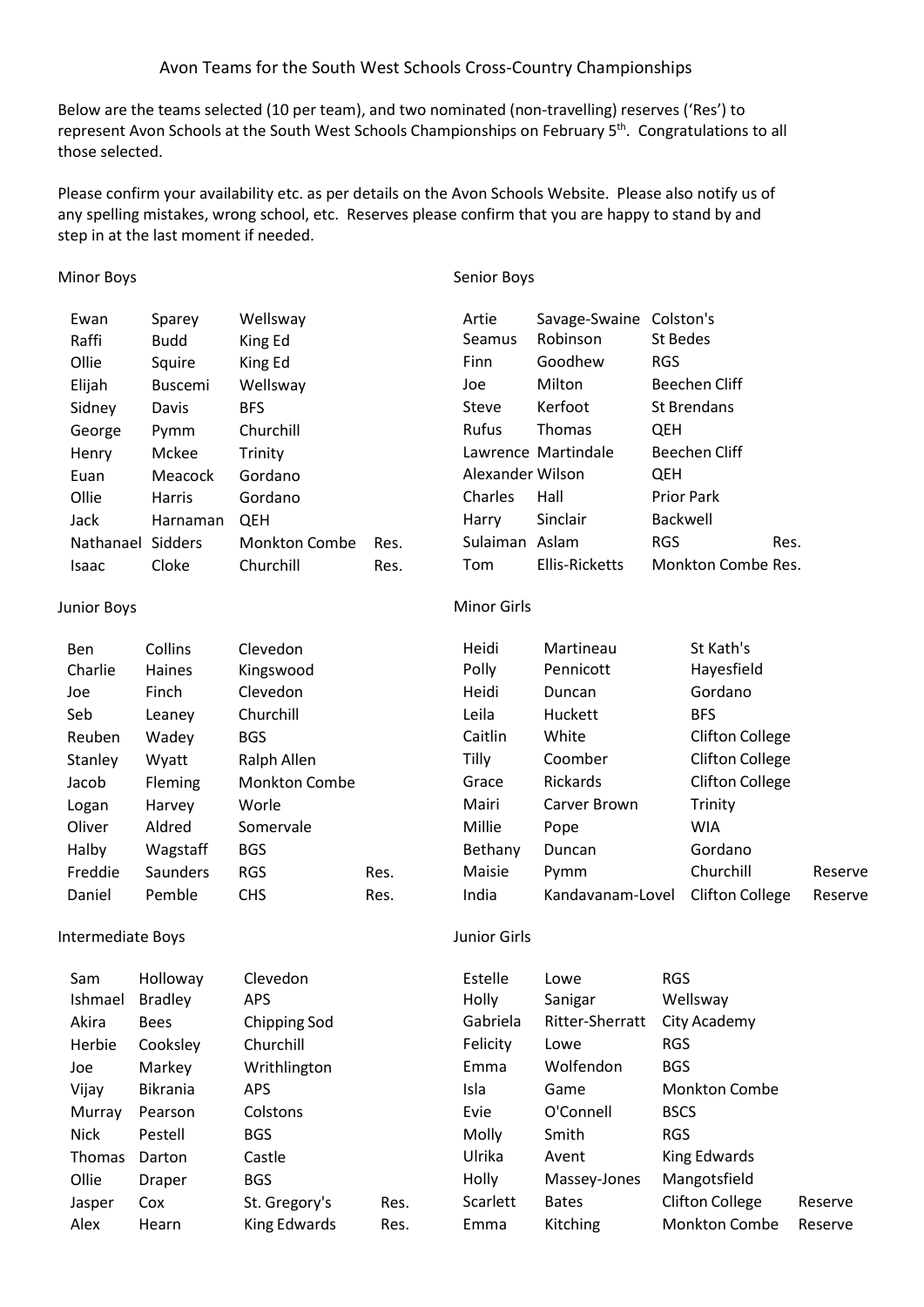# Intermediate Girls

| Isobel  | Cotterill     | Hayesfield |         |
|---------|---------------|------------|---------|
| Laura   | Chance        | Redmaids   |         |
| Zoey    | Starke        | BGS        |         |
| Sophie  | Hayes-Hoyle   | <b>APS</b> |         |
| Talia   | Hughes        | Sidcot     |         |
| Ella    | Smith         | Colston's  |         |
| Corinne | Jones         | <b>BFS</b> |         |
| Elen    | Ruck          | <b>BFS</b> |         |
| Maeve   | Robinson      | St Bedes   |         |
| Mia     | Darlington    | Clevedon   |         |
| Molly   | <b>Thomas</b> | Redmaids   | Reserve |
| Freya   | Bradley       | Castle     | Reserve |

## Senior Girls

| Megan      | Hornung                         | <b>BGS</b>           |         |
|------------|---------------------------------|----------------------|---------|
| Alice      | <b>Bridger Morales Backwell</b> |                      |         |
| Annabelle  | Wallace                         | <b>Monkton Combe</b> |         |
| Amey       | <b>Nicholls</b>                 | Wellsway             |         |
| Ella       | Treby                           | <b>BCCS</b>          |         |
| Grace      | Ardus                           | Kingswood            |         |
| Emily      | Ardus                           | Kingswood            |         |
| Evie       | <b>Bradley</b>                  | Kingswood            |         |
| <b>Boo</b> | W atts                          | <b>BGS</b>           |         |
| Alex       | Oliver                          | SGS                  |         |
| Tobina     | Laurence                        | Kingswood            | Reserve |
| Emily      | Hall                            | Monkton Combe        | Reserve |